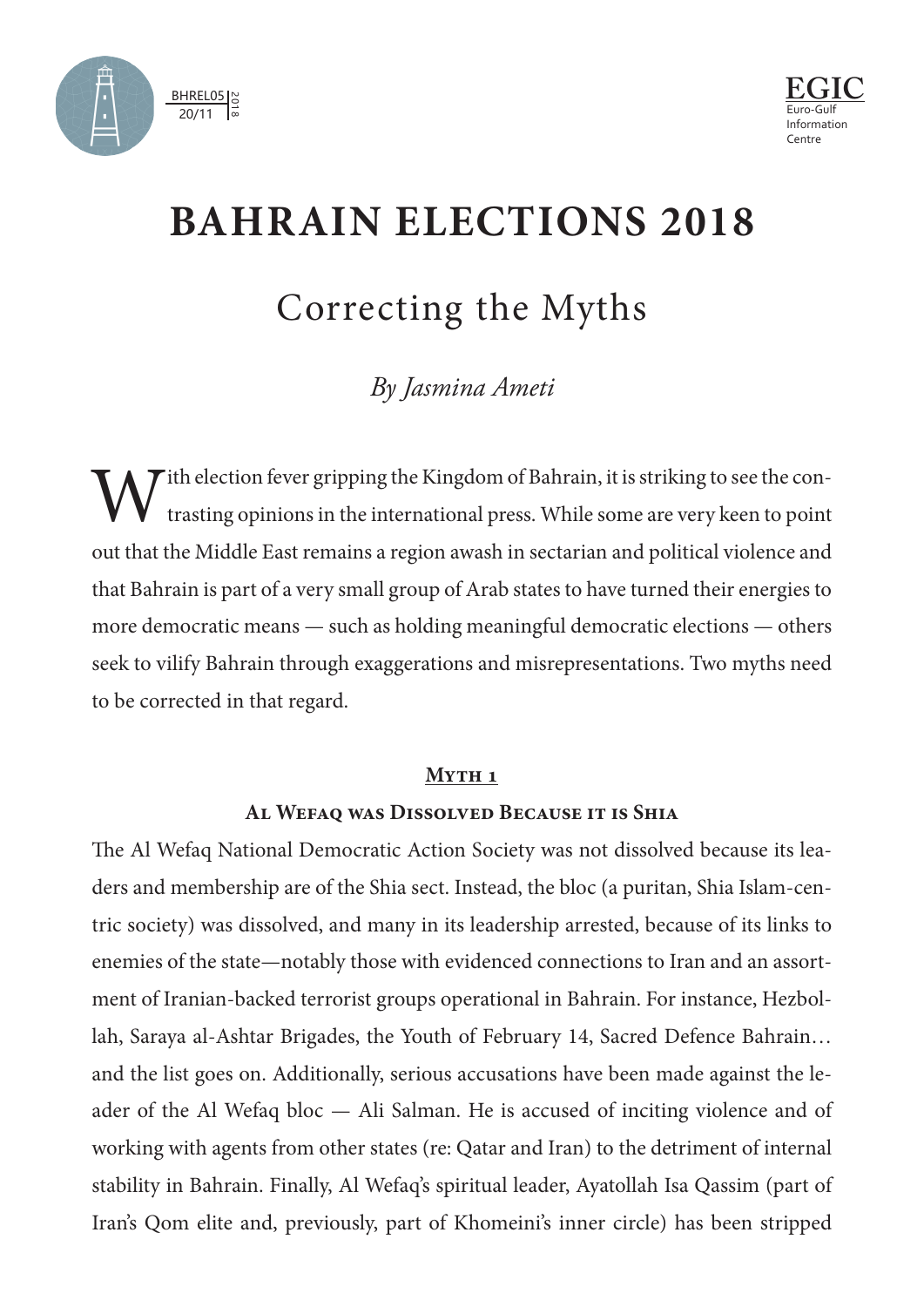of his Bahraini nationality due to inciting people to violence. In other words, the Al Wefaq was dissolved because of its behaviour not the sect of its members. Alternative explanations are simply false.

#### **Myth 2**

#### **Al Wefaq is Not the Only Shia or Only Opposition Group in Bahrain**

Many depictions of Al Wefaq regard it as the only 'opposition' group in Bahrain. This is patently false and inflates the importance of the bloc while understating the plurality of the country's parliamentary system. Al Wefaq boycotted the 2014 elections in a bid to increase the international perception that they alone represent the country's Shia community and hence is the only true opposition group. However, the boycott only served to further splinter an already splinted sect — 'the Shia' is a misnomer since there are several Shia groups living in Bahrain notably the Ajam and the Baharna — since Al Wefaq began a campaign to intimidate non-Al Wefaq Shia from running. The bloc attempted to assert a near hegemonic control over the Island's Shia community. But, Al Wefaq bloc was not the only Shia representation or the only opposition group in the country. Other parties — that do not have external support — are very active on the political field such as:

- 1. Progressive Democratic Tribune
- 2. Islamic Action Society
- 3. Al Wahdawi
- 4. Al Ekha
- 5. Nationalist Democratic Assembly

The reasons being Al Wefaq's dissolution may be a matter of international interest, but it was also a matter of Bahrain's domestic politics where it was regarded as a threat to the constitutional order under construction. These points may stir debate and discourses. However, beyond debate is that Bahrain's political system is based on pluralism and Al Wefaq is not the opposition.